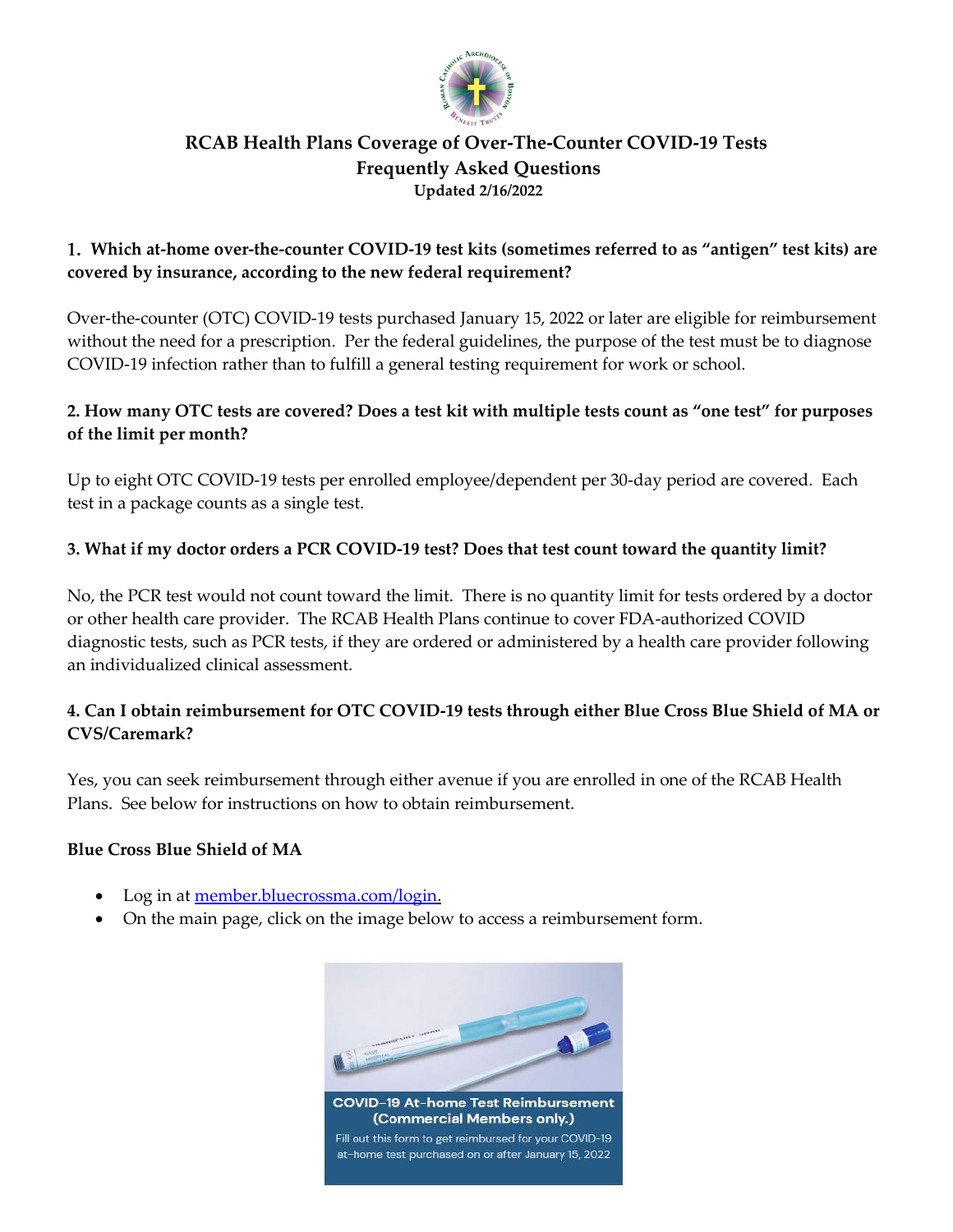- Complete and submit the form to BCBS by mail or email (addresses on form). BCBS plans to implement an online claim system sometime in February.
- A reimbursement decision will be made within 30 days of receipt of the form.
- BCBS will reimburse up to \$12 per test.

### **CVS/Caremark**

- Sign in to [caremark.com.](https://www.caremark.com/)
- Visit the **Plan & Benefits** tab and select **Submit Prescription Claim**.
- Click on link **Submit at-home COVID-19 test reimbursement claim.**

# Submit a prescription claim

Save time by submitting your prescription claims online.

Some members may also submit a reimbursement claim for at-home COVID-19 kits. Members with Medicare, Medicare Supplement, Medicaid, or voluntary insurance are not eligible for test reimbursement.

All claims are subject to review, and reimbursement is not guaranteed.

#### Submit a new claim Submit at-home COVID-19 test reimbursement claim Submit prescription claim >

- Upload your receipt for the COVID-19 test (paper or digital copy is acceptable).
- The claim form requests your mailing address, number and type of test purchased, location where test was purchased, and a confirmation that the test was used to diagnose a possible COVID-19 infection.
- You should receive a response from CVS/Caremark within 30 days of your claim submission. If your request is approved, you will receive a check by mail.
- CVS/Caremark will reimburse you for the full cost of the test (subject to the limits referenced in FAQ #2).
- Visit [caremark.com/covid19-otc.html](https://www.caremark.com/covid19-otc.html) for more information.

# **5. Can I purchase an OTC COVID-19 test at any pharmacy with no out-of-pocket costs?**

# **CVS/Caremark Prescription Coverage**

You can purchase an OTC COVID-19 test at any pharmacy that sells the tests. However, whether you pay any out-of-pocket costs depends on the pharmacy where you purchase the test. If you present your CVS/Caremark prescription benefit ID card to a pharmacy which can bill directly to CVS/Caremark, then you won't incur an out-of-pocket cost. You won't know whether the pharmacy where you plan to purchase a test has opted out of this "direct coverage" program unless you try to use your CVS ID card to purchase the test there. Your CVS/Caremark ID should work at all CVS pharmacies. As of the date of these FAQs, some pharmacies may not have processes, available supply, or capacity to submit claims for OTC COVID-19 tests. Additionally, pharmacies may prioritize patient care, dispensing medications, and administering vaccines over processing OTC COVID-19 tests. In these instances, pharmacies may direct you to purchase OTC COVID-19 tests at the front store and submit claims for reimbursement.